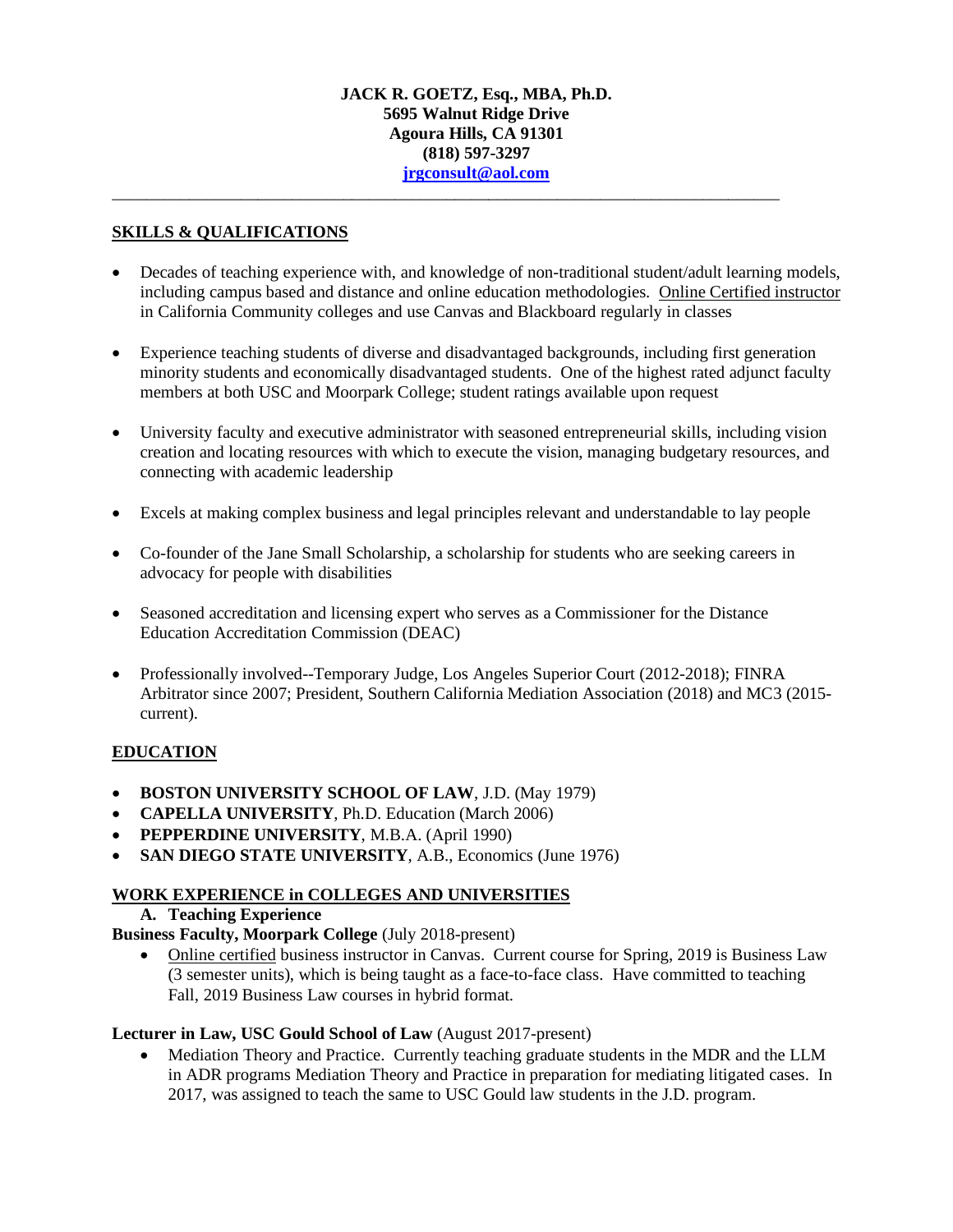# **Faculty, California State University at Dominguez Hills** (2014-2016)

• Academic Lead, Program in Mediation and Conflict Resolution—Transferred program from **CSUN** 

# **Instructor, California State University at Northridge** (2009-2014)

• Academic Lead, Program in Mediation and Conflict Resolution—Created program for CSUN

# **Adjunct Instructor, Whittier College School of Law** (1991-92)

• Co-taught Remedies

# **B. Administrative Experience**

**President, MC3** (2015-present)

## **President, Southern California Mediation Association** (2018)

**Commissioner, Distance Education Accrediting Commission** (April 2017-present)

• Distance Education Accrediting Commission (DEAC) is a private, non-profit organization that operates as a national accreditor of institutions that primarily offer distance education. Founded in 1926, the DEAC holds recognition by the U.S. Department of Education and the Council for Higher Education Accreditation.

# **Associate Director and Lecturer in Law, Judge Judith O. Hollinger Program in Alternative Dispute Resolution, USC Gould School of Law** (August 2015 to April, 2017)

• Primary responsibilities include building graduate ADR degree programs and other professional and academic endeavors associated with the Judge Judith O. Hollinger Program in Alternative Dispute Resolution.

# **Senior Vice-President & Vice President for Academic Affairs, University of the People (2011-2012)**

**President, American Intercontinental University-Los Angeles** (2006-2007)

## **Kaplan Higher Education Online** (1997-2004)

**President and Founding Dean, Concord University School of Law** (1997-2004) **Dean Emeritus, Concord University School of Law** (2004-present) **Dean, School of Graduate Studies, Kaplan University** (2003-2004)

- Created business plan and instructional design for both academic courses and internet platform for nation's first completely Internet law school
- CEO and Dean for Concord University School of Law from infancy to maturity
- Re-designed undergraduate infrastructure at Kaplan University to provide for and accommodate Graduate School of Education and MBA Program

# **OTHER SIGNIFICANT WORK and VOLUNTEER EXPERIENCE**

# **2018 President, Southern California Mediation Association (SCMA) and current President, Mediator Certification Consortium of California**

# **President, Educational Solutions 4 Change (2014 to present)**

- Co-founded with Dr. Jennifer Kalfsbeek, our organization seeks to create educational solutions that change existing paradigms
- Lead instructor for the 45-hour Fundamentals of Mediation program taught for the Los Angeles Police Department, Office of the Ombuds (September-October 2015)
- Currently deliver 40-hour Mediation Training program to the Los Angeles County Bar Association 2 times per year as the Lead Instructor.

# **Hearing Officer, Mediator and Arbitrator** (2007-present)

• **Temporary Judge**: Member of Los Angeles Superior Court Panel (2012 – 2018)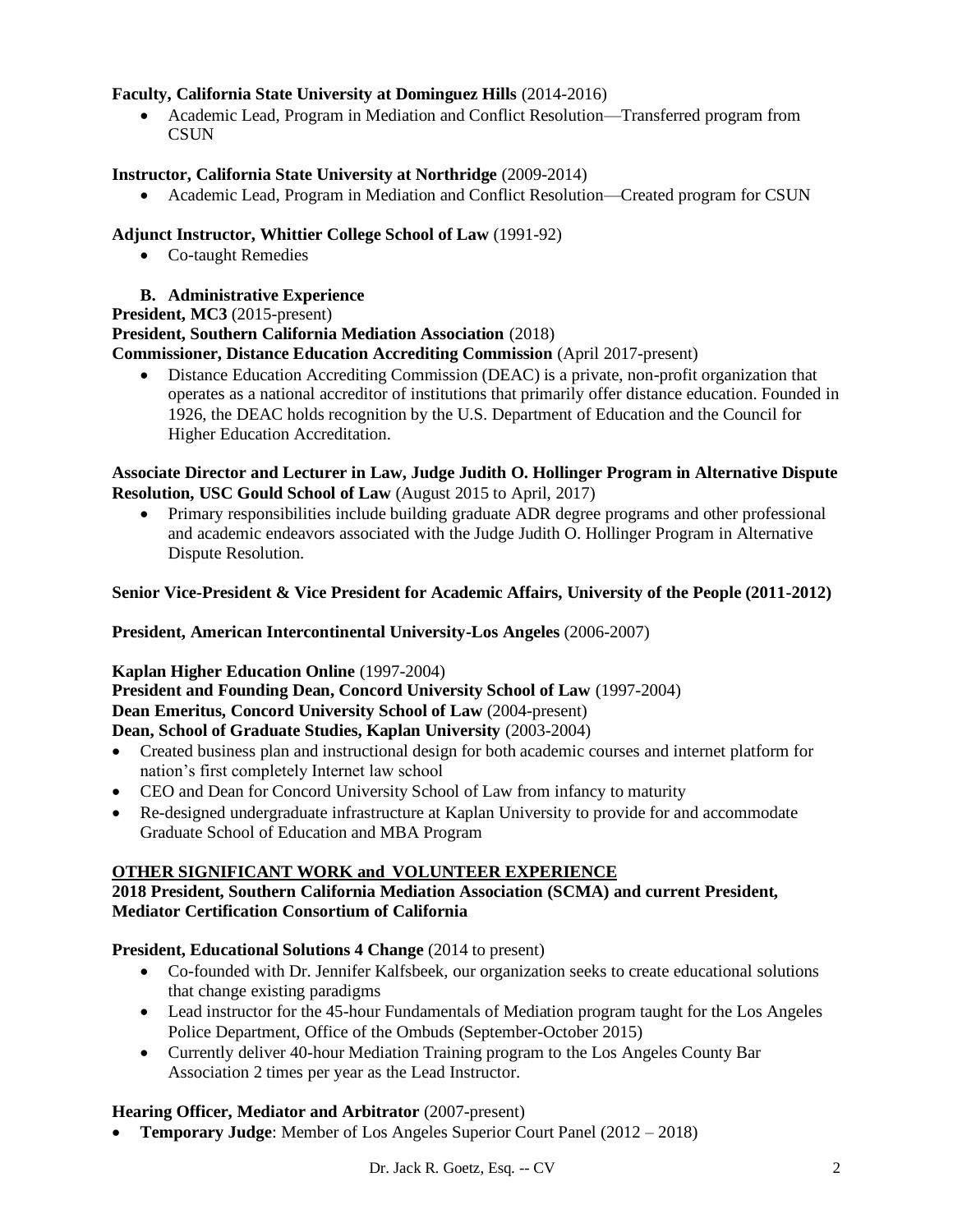- **Chair**: SCMA Committee on Voluntary Mediator Certification (2013-2017)
- **Committee Member**: California State Bar Committee on Alternative Dispute Resolution (2014- 2017)
- **Vice-Chair; Arbitrator and Mediator**: Los Angeles County Bar Association, Attorney-Client Fee Mediation and Arbitration Disputes (2008 to 2022)
- **Mediator**: Los Angeles Superior Court Party Pay and Pro Bono Panels (2008 2013)
- **Mediator**: Ventura County Superior Court Civil Mediator Approved and Party Pay Panels (2008 to present)
- **Arbitrator**: FINRA Dispute Resolution, Board of Arbitrators (2007 to present): FINRA is the selfregulatory organization that mediates and arbitrates disputes between securities dealers/brokers and/or their clients.
- **Supervising Mediator**: Ventura Center for Dispute Settlement (2007 2009): Mediation Supervisor in Simi Valley small claims courthouse; mediation of small claims disputes at Ventura and Simi Valley courthouses as well as in the VCDS Center in Camarillo.

# **OTHER EDUCATIONAL ENTREPRENEURSHIP**

# **Vice-President, West Professional Training Programs, Inc.** (1995-97)

- Chief Academic Officer for bar preparation courses serving approximately 10,000 students nationwide
- Primary financial and budgetary responsibilities for \$7M division of West Publishing

## **Chief Executive Officer, American Professional Testing Service, Inc.** (1989-95)

- Proprietor and President of \$5.5M test preparation and legal study aids provider
- Start-up company whose growth was both internal and through acquisition; sold to West Publishing in 1995

# **2 nd Vice-President, HBJ Legal and Prof. Publs, Inc.** (1979-89)

- Chief Executive of 7 state western region with \$4M in sales
- Primary academic officer for western region, responsible for program development

Taught Evidence and Corporations

# **PREVIOUS EDUCATIONAL PROGRAM CREATION AND DEVELOPMENT USC Gould School of Law, LL.M. in ADR and M.D.R.**

## **California State University at Dominguez Hills program in Mediation and Conflict Resolution (2014)**

**CSUN Program in Mediation and Conflict Resolution (2009)**

**Concord Law School (1997)**

## **APTS Multistate Maximizer (1990)**

• Integrated multiple choice test taking techniques with traditional law school teaching concepts to create a nationwide bar preparation course for the multiple choice portion of the bar examination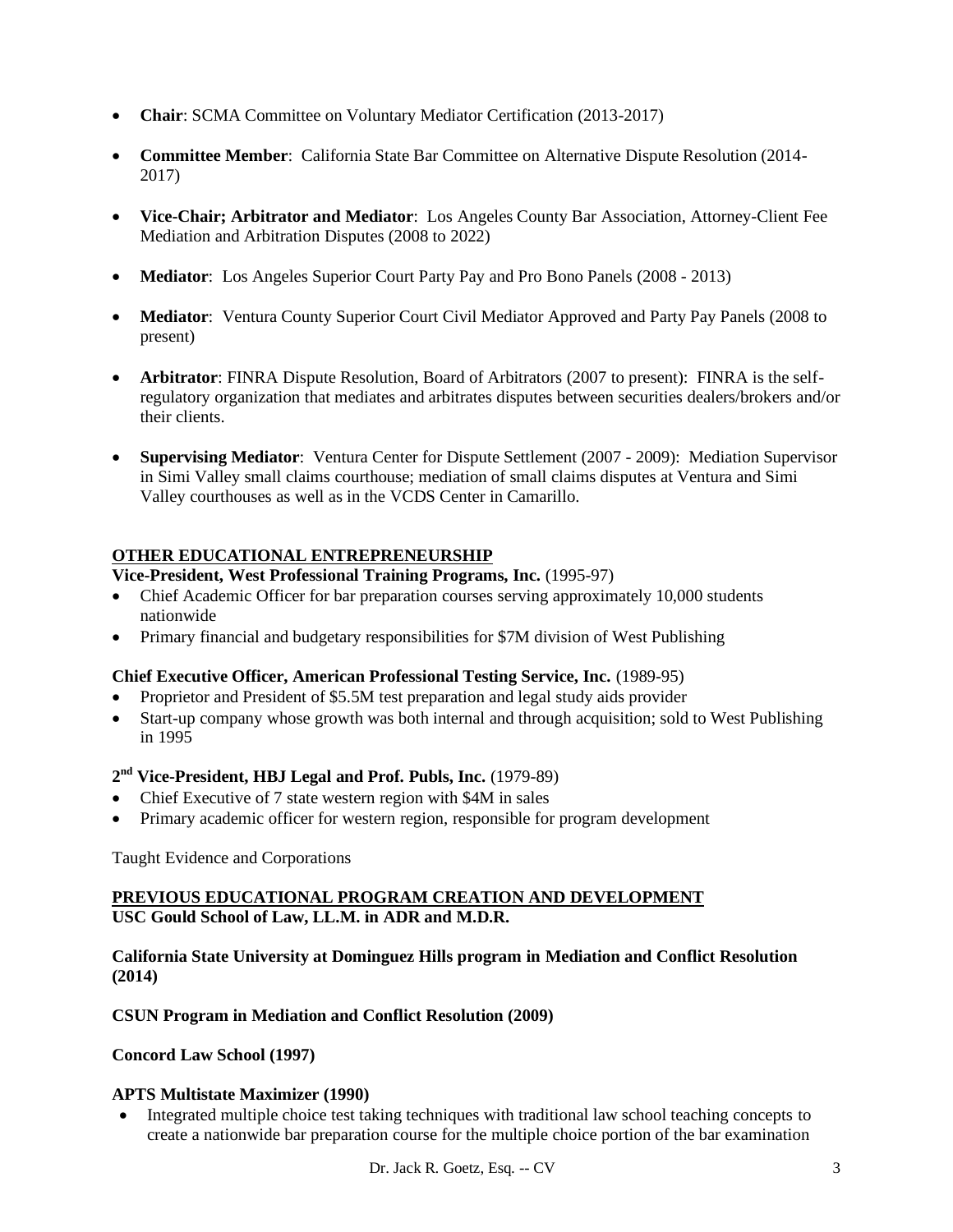• Hired and retained qualified law school faculty to deliver the lectures

# **APTS TOEFL Program (1989)**

• Constructed test preparation overlay to a traditional ESL course design to help students prepare for the Test of English as a Foreign Language (TOEFL) exam for admission to undergraduate and graduate programs

## **Gilbert Audiotape series (1987)**

- Created instructional design for audiotape legal study aids purchased by students interested in maximizing their law school grades
- Hired and retained qualified law school faculty to record the tapes

# **Essay Advantage (1985)**

• Created instructional design for a bar preparation course that integrated traditional academic support concepts within a lecture series to enhance student performance on the written portion of the bar examination

# **Tutorial Program (1980)**

• Created instruction design for a bar preparation course that integrated traditional academic support concepts within a seminar series to help students who had previously failed the California bar examination to pass that exam

# **SCHOLARSHIP AND SERVICE**

**Research Interests:** Lifelong skills (adult education and philosophy); Access to non-traditional education; online education and assessing its ability to meet learner's goals and expectations in relation to fixed facility education; Raising Mediator ethics and professional standards.

## Publications:

**"Serving the Public: The Case for Formally Professionalizing Litigated Case and Court-Connected Mediation"**, co-authored with Dr. Jennifer Kalfsbeek, [www.jackgoetz.com,](http://www.jackgoetz.com/) April 2014

**"The Value-Added Attorney (How to Make the Most of the Court Required Mediation Process)"** [www.mediate.com,](http://www.mediate.com/) online library, October, 2010 (see [http://www.mediate.com//articles/goetzJ3.cfm\)](http://www.mediate.com/articles/goetzJ3.cfm)

## **"Courtroom Intake in Small Claims and Civil Harassment"**

Southern California Mediation Association, online library, February 2010 (*see <http://scmediation.org/?p=678>*)

## **Civil Harassment Mediation: A Settlement-Friendly Environment"**

Southern California Mediation Association, online library, September 2009 (see [http://scmediation.org/?p=671\)](http://scmediation.org/?p=671)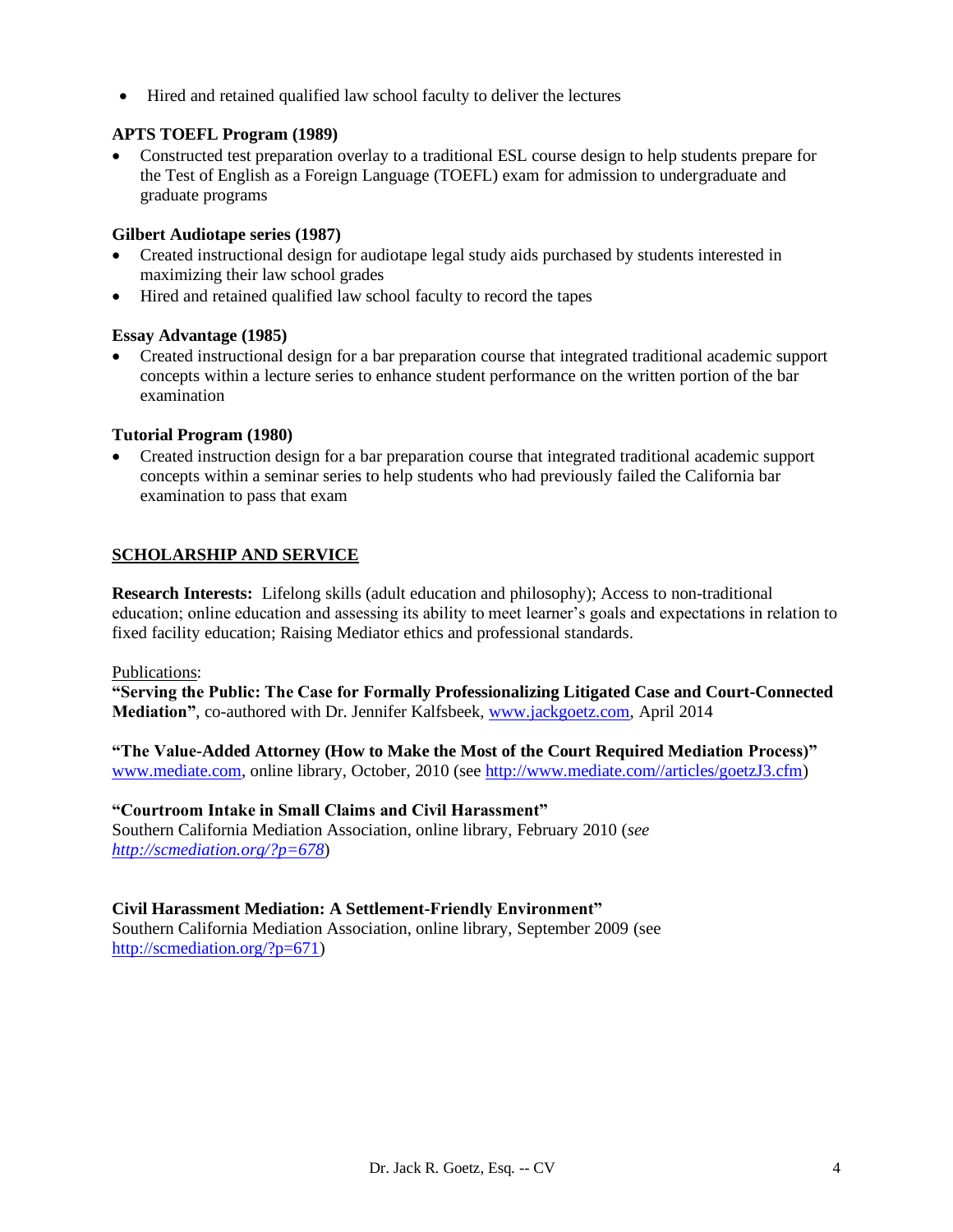**"Online Outcomes Parallel Traditional Methodologies: A Study of the Legal Knowledge, Skills, and Values Represented by Online Law Students and Graduates in Professional Examinations and Work Environments."**  Dissertation published March 2006.

**"What Lawyers Can Contribute through Jury Participation"**  Los Angeles Lawyer, Closing Argument, January 2005

# **"Confessions of an Early Internet Educator"**

Distance Education and Training Council (DETC), Occasional Paper Published in conjunction with  $78<sup>th</sup>$  annual conference, March 2004

## Conference Presentations:

**"Raising the Bar on Professionalism in Mediation**,**"** panel presentation at SCMA annual conference, Los Angeles, November 2018

"Ethical Issues Surrounding Mediation Confidentiality," panel presentation at 89<sup>th</sup> annual California State Bar Meeting, San Diego, September 2016

**"Writing the Educational Standards Report" and "Writing the Business Standards Report,"**  presentations at the DEAC Evaluator Training Workshop, Phoenix, Arizona, August 2016

**"SCMA Town Hall on Voluntary Mediator Certification and Mediation Confidentiality,"**  Committee reports presented at USC Gould School of Law, March 2016)

**"Setting Standards for Mediators Fulfills Public Expectations and Removes Current Barriers,"**  (keynote address of Orange County Mediation Conference, March 2015)

"**SCMA Focus Group and Town Hall on Voluntary Mediator Certification**, Hastings College of the Law, San Francisco, March 2015

**"SCMA Ad-hoc Committee on Mediator Regulation and Certification,** reports presented at SCMA annual conference, Los Angeles, November 2013 and November 2014

"**SCMA Focus Group and Town Hall on Voluntary Mediator Certification**, Thomas Jefferson School of Law, San Diego, October 2014

**"Nuts and Bolts"** (Chaired panel covering LASC Court rules and terminology required to mediate LASC cases), Southern California Mediation Association Annual Conference, Los Angeles, November 2012

# **"Understanding and Identifying Your Teaching Philosophy"**

Concord Law School annual faculty conference, Los Angeles, June 2004

# **"DETC Educational and Marketing Workshop"**

Conference chair, Tucson, Arizona, October 2003

## **"Innovative Approaches in Professional Education"**

Department of Defense Worldwide Education Symposium, conference panelist, Orlando, Florida, July 2003

# **"Evaluating the Effectiveness of Educational Programs"**

Distance Education and Training Council, 77<sup>th</sup> annual meeting, conference presenter, Maui, Hawaii, April 2003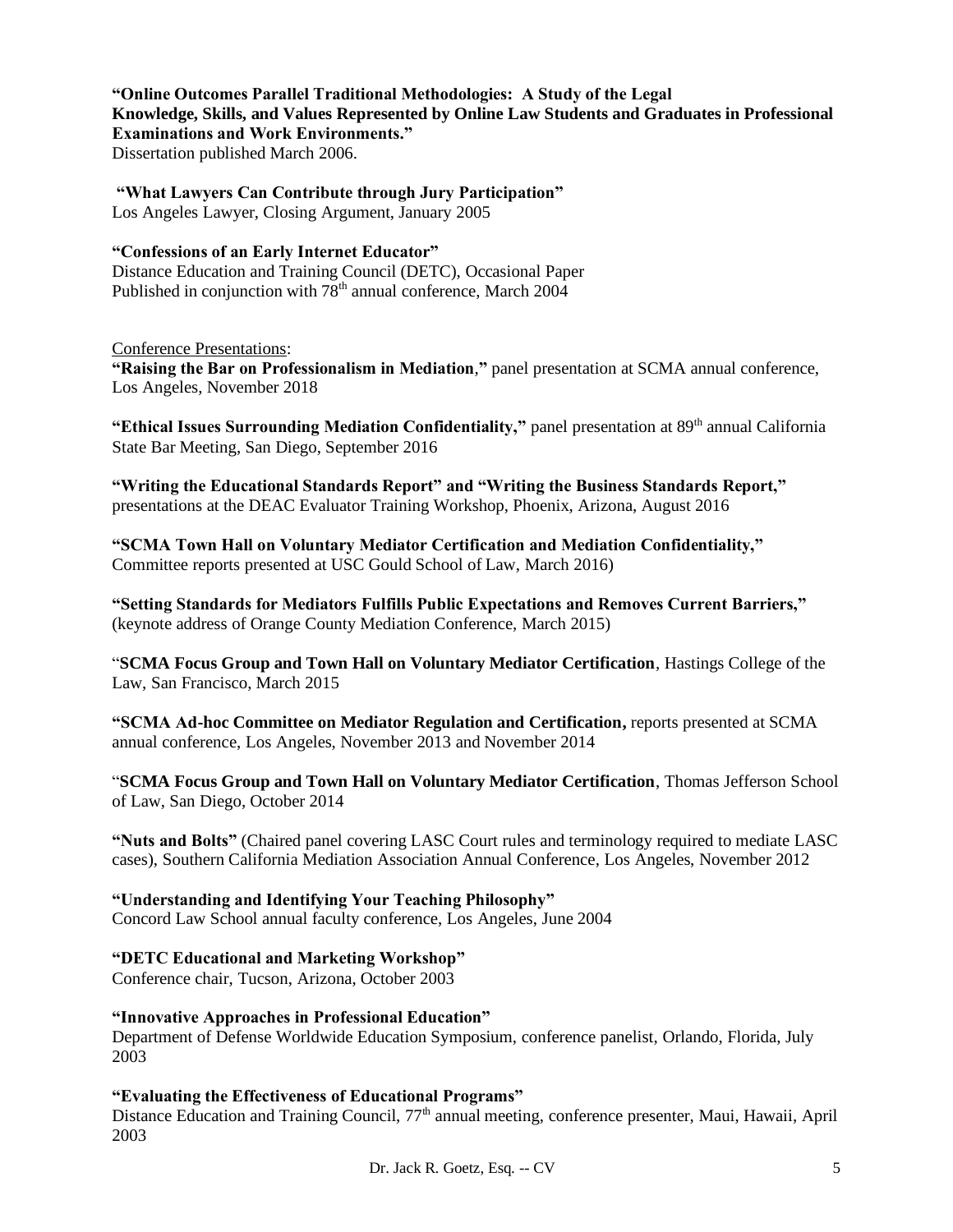#### **"Reauthorization of BPPVE legislation"**

California Association of Private Postsecondary Schools (CAPPS), conference panelist, Sacramento, California, April 2003

#### **"Accreditation obstacles for online education"**

Higher Education Washington, Inc. (HEWI), conference presenter, University of Maryland, College Park, Maryland, March 2002

#### **"New Ideas for Experienced Teachers"**

American Association of Law Schools (AALS), conference panelist, Calgary, Alberta, June 2001

#### **"Internet Legal Education"**

Law School Admissions Council (LSAC), conference panelist, Scottsdale, Arizona, May 2001

## **"Virtual Law School, Better Connections, Better Retention"**

IQPC E-Learning Summit, conference presenter, Orlando, Florida, December 2000

#### **"Student Retention"**

Distance Education and Training Council (DETC), conference presenter, Notre Dame campus, South Bend, Indiana, October 2000

#### **"School Programs on the Internet"**

Distance Education and Training Council (DETC), conference presenter, Oxford, England, September 2000

#### **"Future of Law School Libraries"**

Southern California Association of Law Librarians, conference presenter, Oxnard, California, March, 2000

#### **"Deconstructing the Law School Classroom"**

Computer Aided Legal Instruction (CALI), conference panelist, Chicago-Kent Law School campus, June 1999

#### **ACCREDITATION TEAMS AND TASK FORCES**

**DETC Readiness Evaluator** (Various universities, review Self-Evaluation Reports for DETC prior to site visits to determine their readiness for a site visit, 2012 – present)

**DEAC Accreditation team,** site visit (St. Joseph's, Missouri, Chair, October 2016)

**DEAC Accreditation team,** site visit (Newport Beach, California, Chair, March 2016)

**DEAC International Education Evaluator,** site visit (Hanoi and Ho Chi Minh City, Vietnam, March 2015)

**DETC Accreditation team,** site visit (Santa Ana, California, Chair, September 2014)

**DETC Accreditation team,** site visit (Denver, Colorado, Chair, October 2013)

**DETC Accreditation team**, site visit (Springfield, Missouri, Chair and Educational Standards Evaluator, August 2013).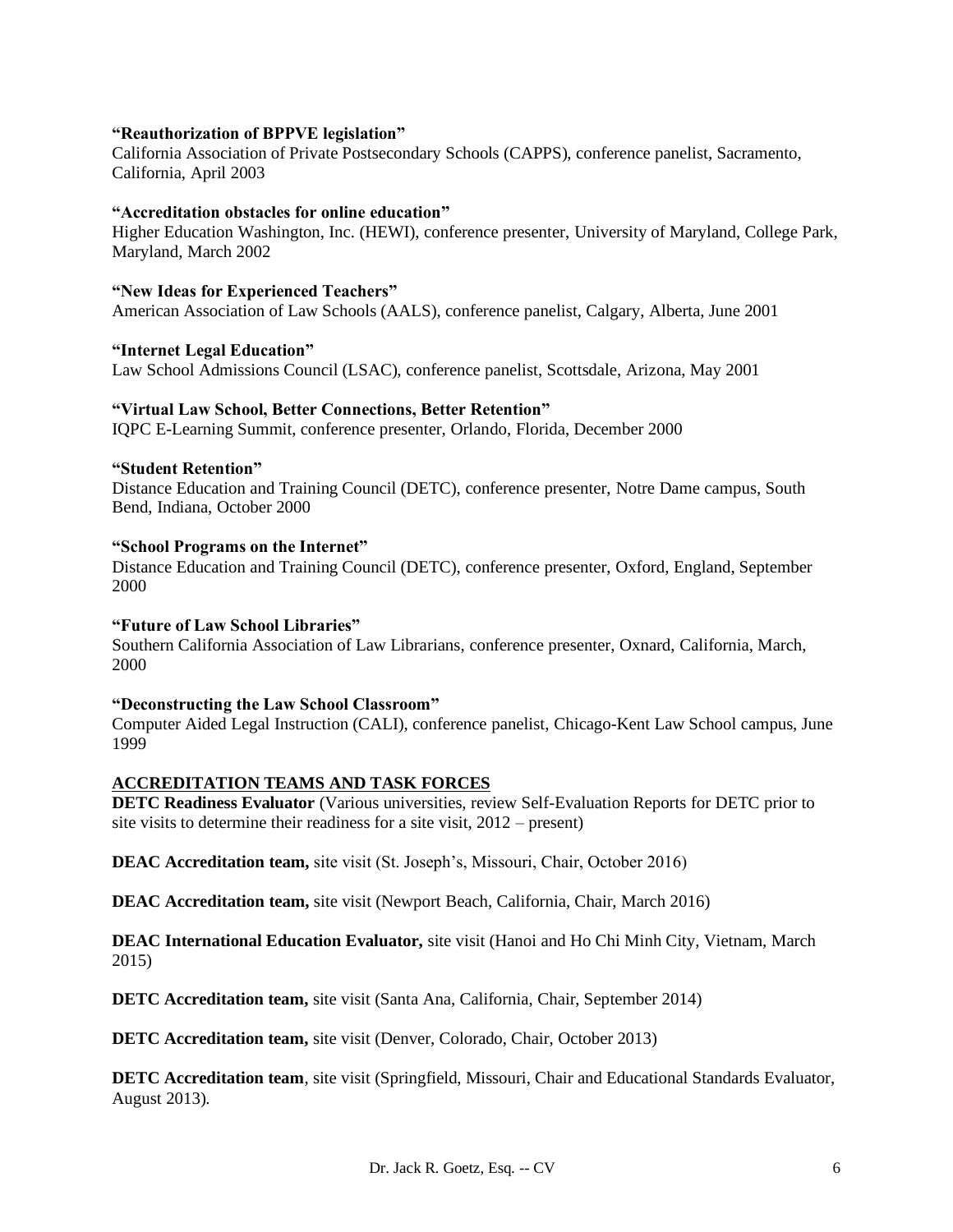**DETC Accreditation team,** site visit (Anaheim, California, Educational Standards Evaluator, March 2013)

**DETC Accreditation team,** site visit (Norcross, Georgia, Educational Standards Evaluator, October 2012)

**DETC Accreditation team**, site visit (Arlington, Virginia, Educational Standards Evaluator, April 2012)

**DETC Accreditation team**, site visit (Laguna Hills, California, Educational Standards Evaluator, October 2006)

**BPPVE Licensing and approval team,** site visit (San Luis Obispo, California, Degree Program Evaluator, March 2005)

**DETC Accreditation team**, site visit (Buckingham, England, Business Standards Evaluator, August 2004)

**DETC Accreditation team,** site visit (Carlsbad, California, Chairperson, October 2002)

**BPPVE Licensing and approval team,** site visit (Los Angeles, California, Degree Program Evaluator, November 2001)

**DETC Accreditation team**, site visit (Buckingham, England, Business Standards Evaluator, September 2000)

**California State Bar Task Force for Online Legal Education**, May 2000-Sept., 2003 Project: Evaluate possible modifications to school accreditation standards to encompass online legal education

**DETC Task Force for Online Education**, October 2000-April, 2001 Project: Prepare modifications to existing school accreditation standards to encompass electronically offered and/or online education

#### **DETC Task Force on Assessment of Learning Outcomes**, 2002 Project: Update existing accreditation standards for the DETC to comply with the current U.S.

Department of Education standards on assessment of learning outcomes

## **PROFESSIONAL APPOINTMENTS, ASSOCIATIONS & HONORS**

**President (2018) and Board member, Southern California Mediation Association:** November 2015- November 2019

**President's Award for Exceptional Service, Southern California Mediation Association:** November 2014 for Co-Chairing committee on Voluntary Mediator Certification

**Member, State Bar of California, Alternative Dispute Resolution Committee**: September 2014- August 2017

**Los Angeles Superior Court, Alternative Dispute Resolution, 2012 Volunteer of the Year**: For contributions to training new mediators for the courts and settling cases

**DETC Distinguished Recognition Award**: For outstanding contributions to the advancement of distance education, award at the 76<sup>th</sup> annual meeting in Denver, Colorado, April 2002